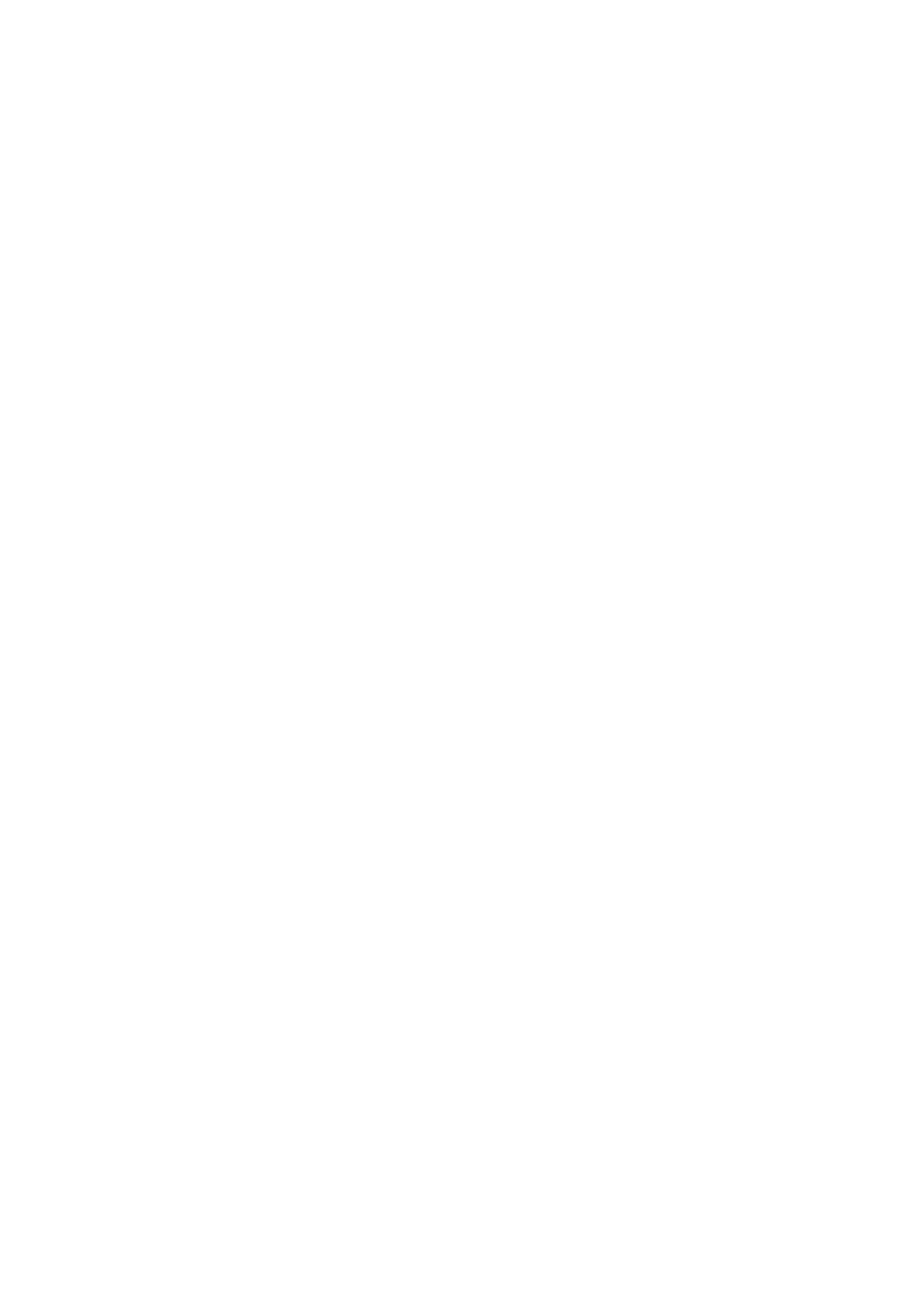Name of reporting person: Ryback Management Corporation I.R.S. Identification No. of Above Entity 43-1615580 Check Appropriate Box if a member of a group\* 3. SEC use only 4. Citizenship or Place of Organization Michigan Number of 5. Sole Voting Power Shares 1,200,00 Beneficially 6. Shared Voting Power Owned by Each 7. Sole Dispositive Power Reporting 1,200,000 Person With 8. Shared Dispositive Power

9. Aggregate Amount Beneficially owned by each reporting person:

1,200,000 shares held by Lindner Growth Fund

- 10. Check Box if the Aggregate amount in Row (9) excludes certain shares
- 11. Percent of Class Represented by Amount in Row (9)
	- 7.60%
- 12. Type of Reporting Person
- IA Ryback Management Corporation IV Lindner Investment Series Trust
- sec 1745 (6-80) SEE INSTRUCTION BEFORE FILLING OUT!

2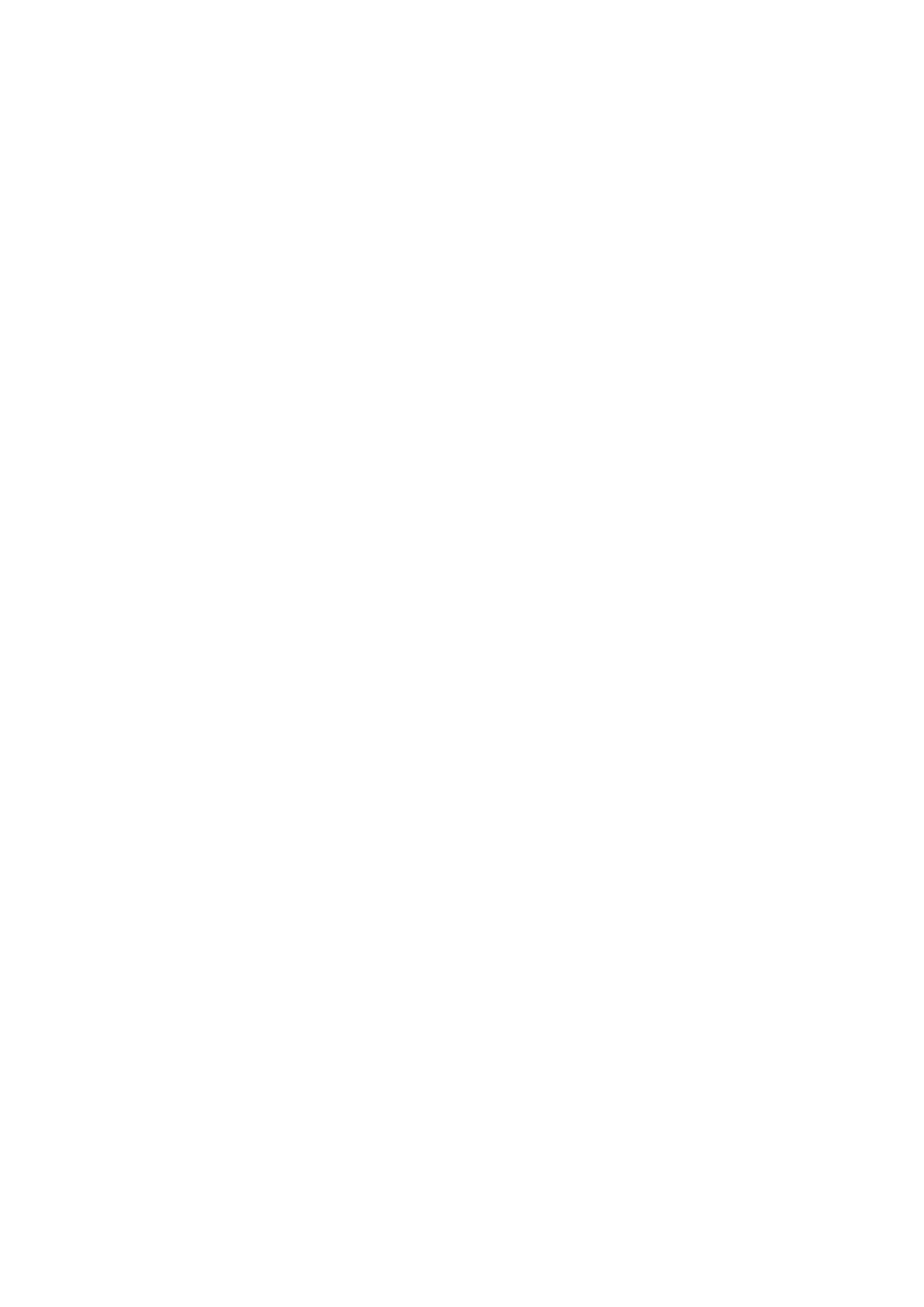SEC 13 G SECURITIES AND EXCHANGE COMMISSION SCHEDULE 13-G Amendment No.

Item 1(a) Name of Issuer:

Designs, Inc.

Item 1(b) Address of Issuer's Principal Executive Offices: 66 B Street

Needham, MA 02194

Item 2(a) Name of Person Filing:

Ryback Management Corporation

Item 2(b) Address of Principal Business Office:

7711 Carondelet Ave., Box 16900, St. Louis, MO 63105

Item 2(c) Citizenship:

Michigan

Items 2(d) Title and Class of Securities:

Common Stock

- Item 2(e) CUSIP: 25057L-10-2
- Item 3) If this statement is filed pursuant to Rule 13d-1(b) or, 13d-2(b), check whether the person filing is a:
- [X] Investment Company registered under Section 8 of the Investment Company Act ( LINDNER INVESTMENT SERIES TRUST)

[X] Investment Company Adviser registered under Section 203 of the Investment<br>Advisers Act of 1940 (RYBACK MANAGEMENT CORPORATION) (RYBACK MANAGEMENT CORPORATION)

- Item 4 Ownership: The Shares listed below were held in a fiduciary capacity by Ryback Management Corp. and/or Lindner Investment Series Trust as of December 31, 1997:
	- (A) Amount beneficially owned: 1,200,000 held by Lindner Growth Fund (B) Percent of class: 7.60%
	- (B) Percent of class:
	- (C) Number of shares as to which such subject COMPANY has: (1)sole power to vote or direct to vote: 1,200,000 (2)shared power to vote or direct to vote: (3)sole power to dispose of or direct disposition of: 1,200,000 (4)shared power to dispose or direct disposition of:
- Instruction: For computation regarding securities which represent the right to acquire an underlying security see Rule 13d-3(d)(1).